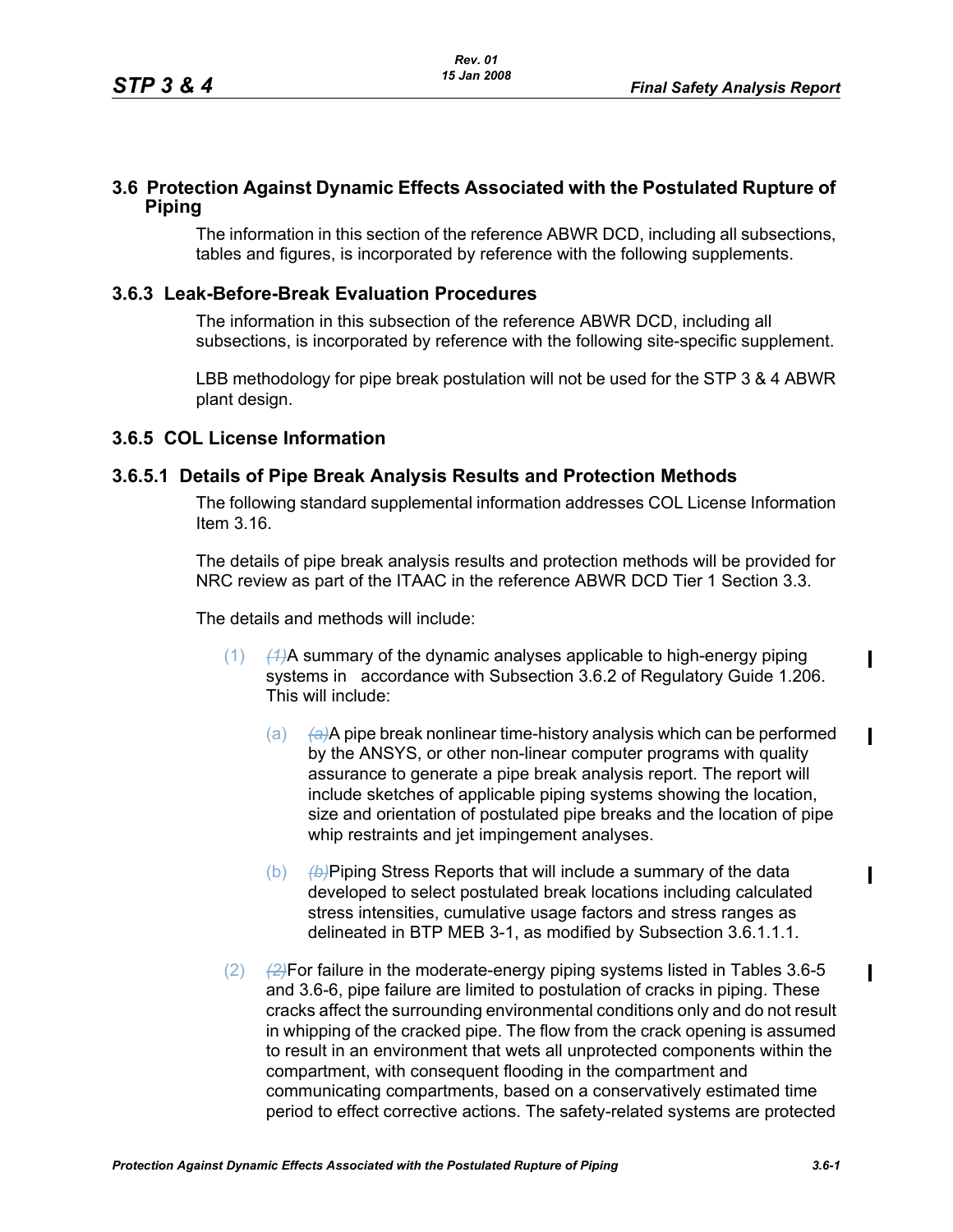$\mathbf I$ 

 $\mathbf I$ 

from the resulting jets, flooding and other adverse environmental effects by equipment shields, physical separation of piping, equipment, and instrumentation.

- (3) *(3)*By means of the design features such as separation, barriers, and pipe whip restraints, adequate protection will be provided against the effects of pipe break events for each of the systems listed in Tables 3.6-1 and 3.6-2 to an extent that their ability to shut down the plant safely or mitigate the consequences of the postulated pipe failure would not be impaired.
- (4) *(4)*The main steam isolation valves (MSIVs) will be designed for the effects of a line break. The details of how the MSIV valves functional capabilities are protected against the effects of these postulated pipe failures will be provided in a pipe break analysis report*.*
- (5) *(5)*The plant arrangement will provide physical separation to the extent practicable to maintain the independence of redundant essential systems (including their auxiliaries) in order to prevent the loss of safety function due to any single pipe break event. Physical separation between redundant essential systems with their related auxiliary supporting features, therefore, is the basic protective measure incorporated in the design to protect against the dynamic effects of a pipe break. anywhere in high energy piping*.*
- (6) *(6)*The feedwater line check and feedwater isolation valves will be designed for the effects of a line break. The details of how the feedwater line check and feedwater isolation valves functional capabilities are protected against the effects of these postulated pipe failures will be provided in a pipe break analysis report.
- (7) *(7)*An inspection of the as-built high-energy pipe break mitigation features will be performed. The as-built inspection will confirm that systems, structures and components, that are required to be functional during and following an SSE, are protected against the dynamic effects associated with high-energy pipe breaks. For pipe whip restraints and jet shields, the location, orientation, size and clearances to allow for thermal expansion will be inspected.
- (8) *(8)*High-energy line separation analysis (HELSA) per the requirements of Subsection 3.6.1.3.2.2 will be performed to determine which high-energy lines meet the spatial separation requirements and which lines require further protection.

### **3.6.5.2 Leak-Before-Break Analysis Report**

The following site-specific supplemental information addresses COL License Information Item 3.17.

LBB methodology for pipe break postulation will not be used for the STP 3 & 4 ABWR plant design.